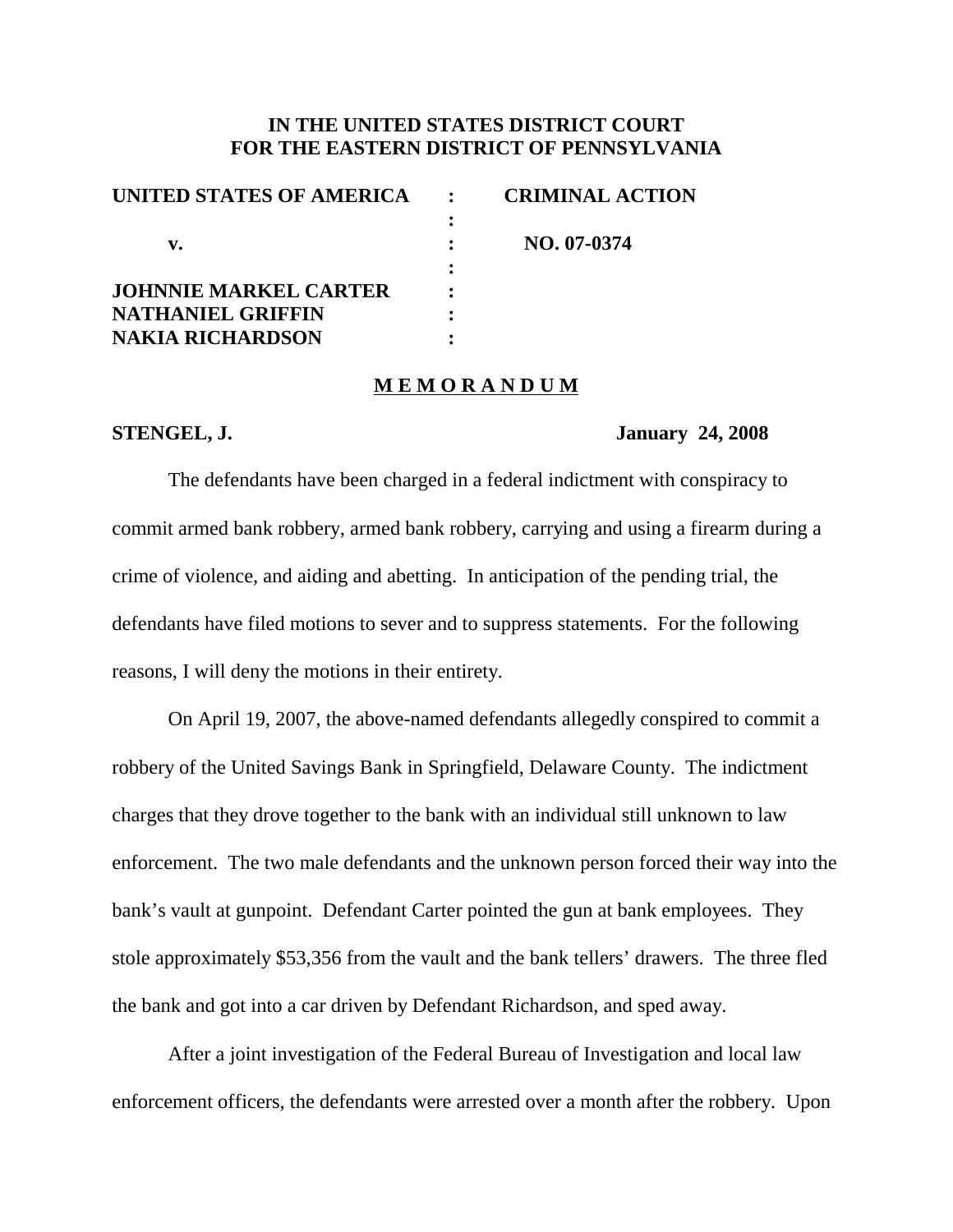waiving their rights enunciated in <u>Miranda v. Arizona</u>, 384 U.S. 436 (1966), both Defendant Griffin and Defendant Richardson gave post-arrest statements implicating themselves and their co-defendants in the bank robbery.

The defendants each ask that I sever the charges against them and order a separate trial for each, contending that the evidence against each of the defendants is not capable of separation by the jury and would cause confusion. They also seek the suppression of the statements made by Defendant Griffin and Defendant Richardson, claiming that the statements were made involuntarily without the proper Miranda warning.

At a hearing on the pretrial motions, both Special Agent Carr and Detective Bridgid McCarthy testified credibly that the defendants received proper Miranda warnings before providing a statement. In fact, Detective McCarthy testified that she and her partner Detective George Christake advised Defendant Griffin of his constitutional rights before the interview began on the morning of June 1, 2007 at the Lansdowne Police Station. The government produced a copy of a document which advised Defendant Griffin of his constitutional rights and which shows the signature of Defendant Griffin affirming that he was advised of his rights, that he understood them, and that he was waiving those rights. See Gov't Ex. #1. When the defendant was later taken to the FBI headquarters in Philadelphia, Detectives McCarthy and Christake again advised him of his rights before further questioning. Thus, I find that Defendant Griffin's waiver of his right to remain silent was knowing and voluntary, and thus his statement is admissible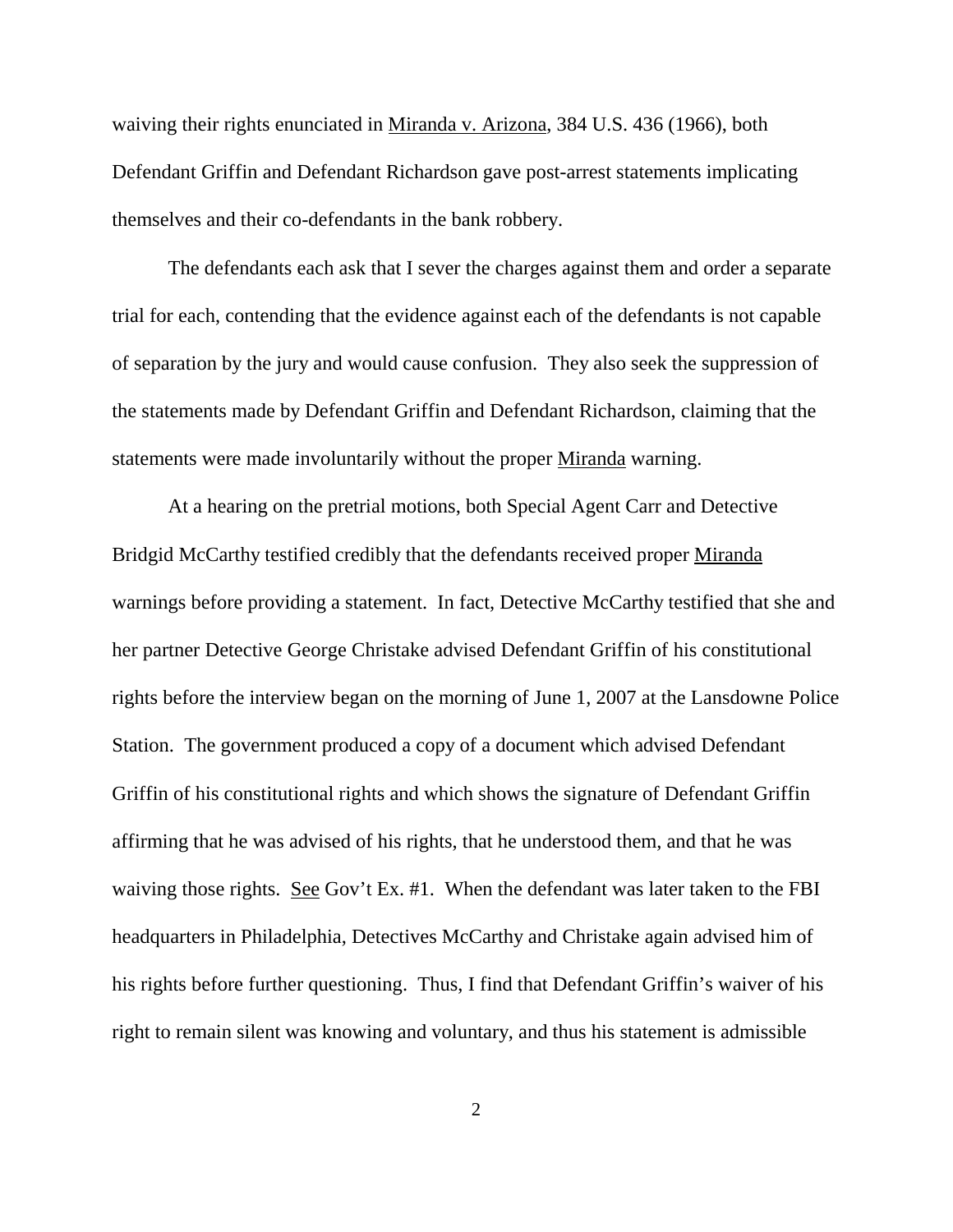against him. I will deny his motion to suppress the statement in its entirety.

Special Agent Carr also testified at the hearing that when Defendant Richardson was arrested on June 1, 2007, at her home in Yeadon, she was transported to the FBI Office in Philadelphia. Before admitting her role in the robbery, Defendant Richardson also was advised of her constitutional rights and waived them. The government produced a copy of a document bearing the defendant's signature affirming that she had been advised of her constitutional rights, that she understood those rights, and that she waived them. Accordingly, I find that Defendant Richardson's waiver of her right to remain silent was knowing and voluntary, and thus her statement is admissible against her. I will deny her motion to suppress the statement in its entirety.

The government advises that it intends to introduce at trial the statement of Defendant Griffin through the testimony of Detective McCarthy who will testify about Defendant Griffin's admission of his role in the bank robbery. Likewise, the government will introduce at trial the statement of Defendant Richardson through the testimony of Special Agent Carr who will testify about Defendant Richardson's confession. The defendants object to the government's intended use of these statements at trial, contending that the statements given by both defendants implicate their co-defendants, and thus are extremely prejudicial. The defendants insist that the only curative measure to avoid this prejudice is to sever the charges against them, and order that each defendant receive a separate trial.

3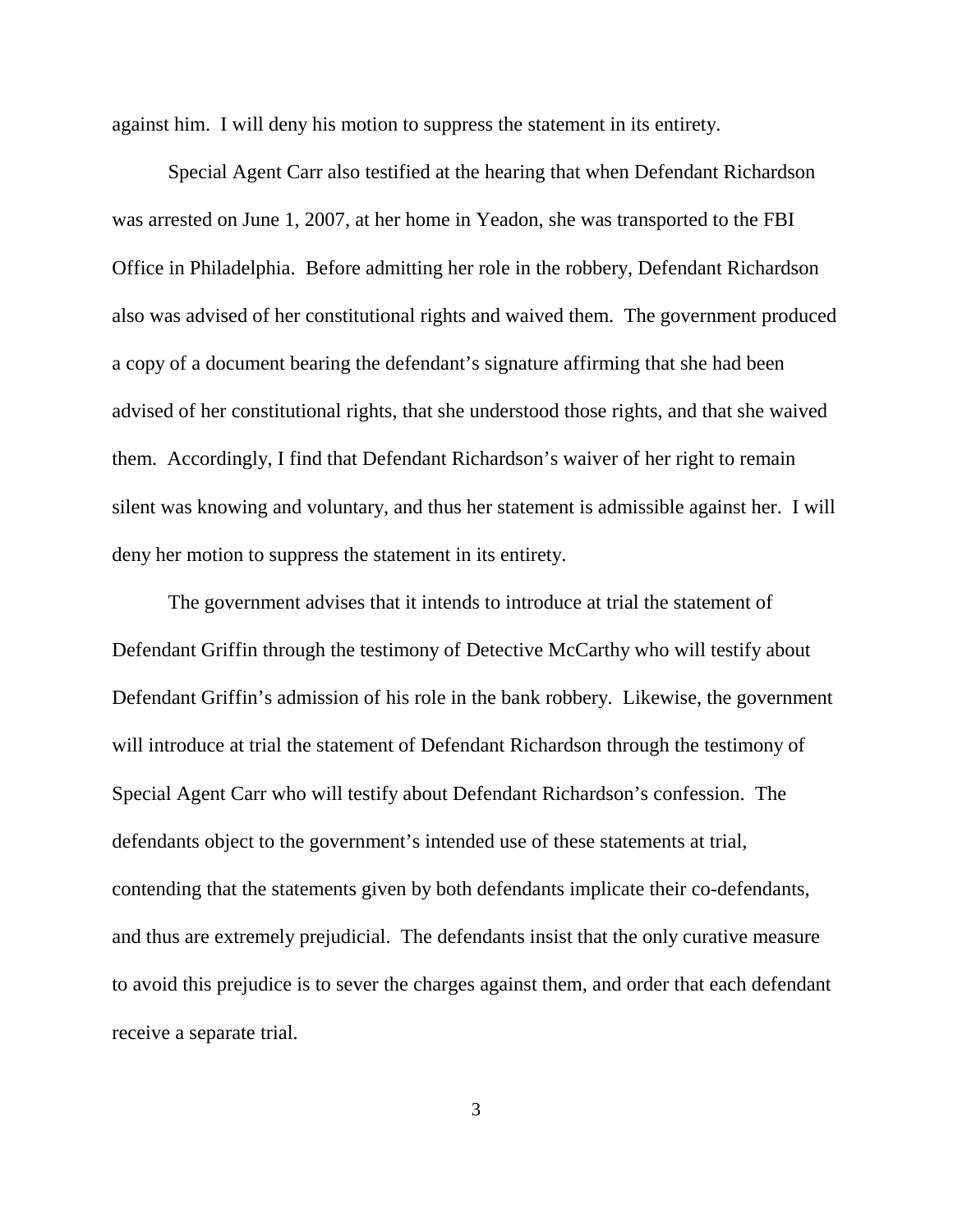The government responds that the defendants do not meet the heavy burden necessary for a severance of trial. To be so entitled, a co-defendant must demonstrate "clear and substantial prejudice resulting in a manifestly unfair trial." United States v. Eufrasio, 935 F.2d 553, 568 (3d Cir. 1990). In fact, the Supreme Court said that a district court should grant a severance only if there is a serious risk that a joint trial would compromise a specific trial right of one of the defendants, or prevent the jury from making a reliable judgment about guilt or innocence. Zafiro v. United States, 506 U.S. 534, 539 (1993). Such a risk might occur when evidence that the jury should not consider against a defendant and that would not be admissible if a defendant were tried alone is admitted against a co-defendant. Id. Evidence that is probative of a defendant's guilt but technically admissible only against a co-defendant also might present a risk of prejudice. See Bruton v. United States, 391 U.S. 123 (1968). When the risk of prejudice is high, a district court is more likely to determine that separate trials are necessary, but less drastic measures, such as limiting instructions, often will suffice to cure any risk of prejudice. Zafiro, 506 U.S. at 539.

To avoid any direct inculpation of the co-defendants, I ordered the government to produce redacted versions of the statements in question. Richardson v. Marsh, 481 U.S. 200, 211 (1987) (the Confrontation Clause is not violated by the admission of a nontestifying co-defendant's confession with a proper limiting instruction when the confession is redacted to eliminate not only the defendant's name, but any reference to his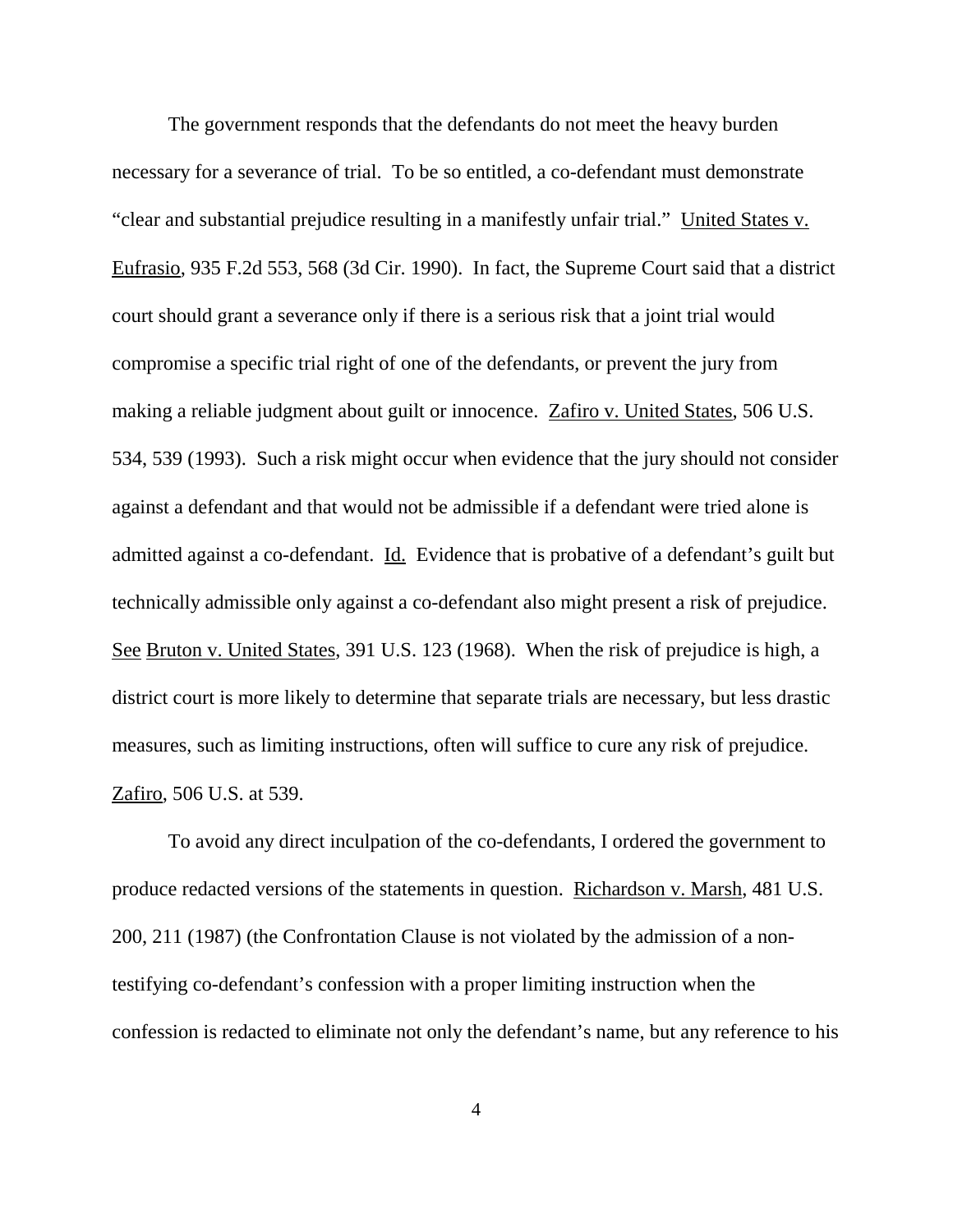or her existence). The proposed redactions should replace the names of co-defendants with phrases which adequately shield their identities and avoid a violation of the Sixth Amendment's right of confrontation. Id. The government proposes that Defendant Richardson's statement be redacted so that the name "Markel" and any reference to Defendant Carter be replaced with the phrase "male number one," and the name "Griffin" be replaced with the phrase "male number two." Further, the government suggests that Defendant Griffin's statement be redacted to replace all references to Defendant Richardson with the phrase "a female," and all references to Defendant Carter be replaced with the phrase "another male." I find that under the circumstances of this case these proposed substitutions are inconsistent with the redactions approved by the Third Circuit Court of Appeals. See United States v. Richards, 241 F.3d 335, 341 (3d Cir. 2001) (redactions employing phrases "inside man" and "my friend" violated Bruton); but see United States v. Priester, 382 F.3d 394, 399 (3d Cir. 2004) (redactions employing phrases "the other guy," "someone," "someone else," "the guy," and "another guy" did not violate Bruton).

In United States v. Priester, a group of approximately fifteen gang members in a four or five car caravan traveled to a playground to avenge an earlier assault committed on a fellow gang member. Priester, 382 F.3d at 396. Once their targets were identified, several shots were fired into the crowd from the vehicles, resulting in significant injuries and death. After an investigation, the police interviewed two of the defendants who

5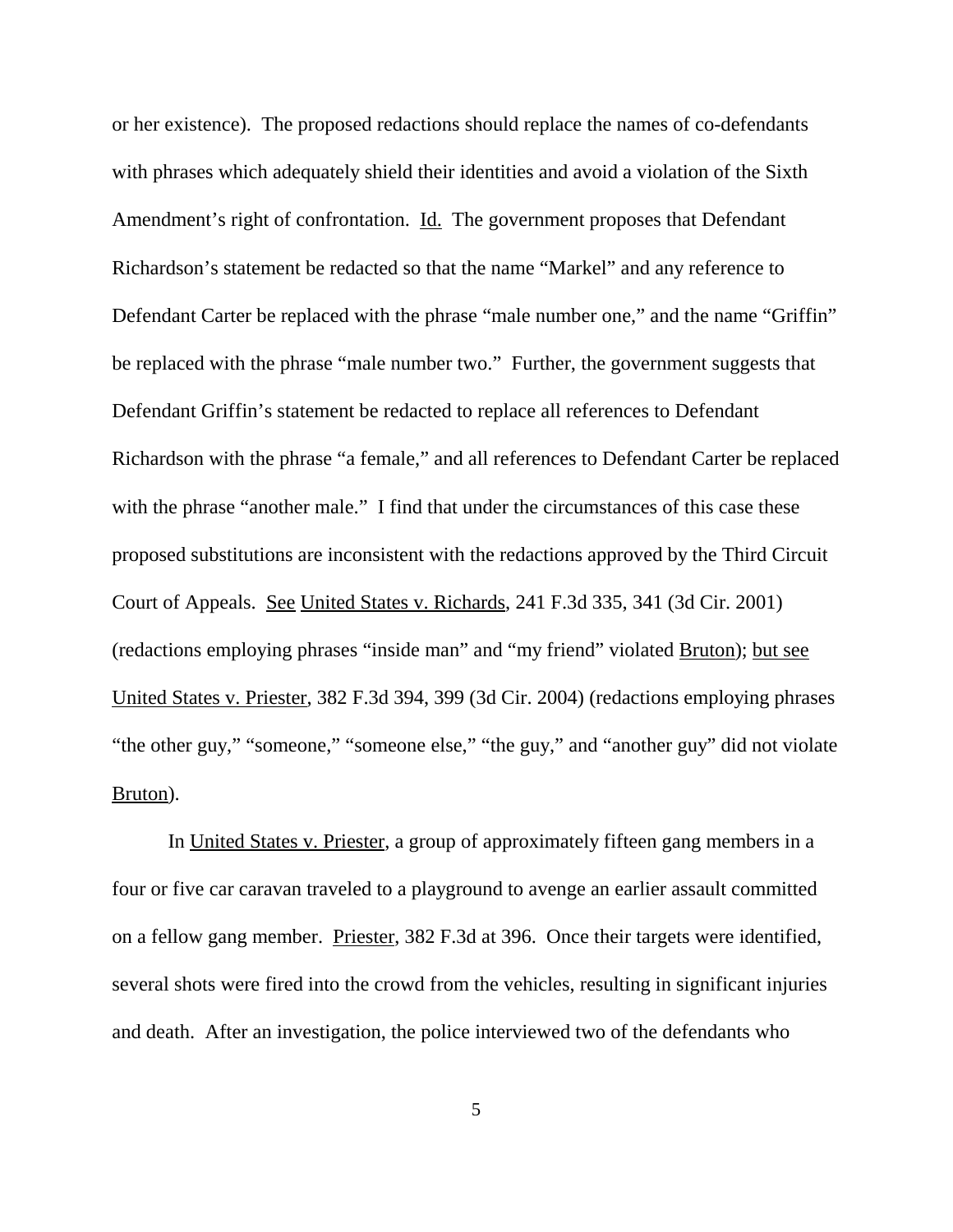implicated their co-defendants. At trial, the government introduced redacted statements of the two defendants which replaced the co-defendants' names with terms such as "the other guy," "someone," "someone else," "the guy," and "another guy." The Third Circuit Court of Appeals approved these redactions and found that such terms did not violate Bruton. In its analysis, the court distinguished the case which had fifteen perpetrators with an earlier case with only three defendants where the word "friend" was used to substitute the name of a co-defendant. Richards, 241 F.3d at 341. As the prosecutor called the co-defendant's mother to testify that her son and the confessor were friends, the substituted word "friend" unequivocally pointed to her son, the co-defendant. The court reasoned that this replacement was tantamount to an explicit reference to the codefendant. Priester, 382 F.3d at 401.

Here, this case has three co-defendants. One of the male defendants and a female defendant both provided post-arrest statements to law enforcement. The danger of the jury ascertaining the identity of one of the co-defendants in a redacted statement by linking other evidence to that statement and then drawing an inference cannot be minimized by the use of the proposed substitutions "male number one," "male number two," "another male," and "a female." Instead, I find that in a case such as this one involving a conspiracy with a small number of co-defendants of both genders, the use of gender-neutral substitutions such as "someone" or "a person" would better shield the identities of the co-defendants, and avoid a potential violation of the Confrontation

6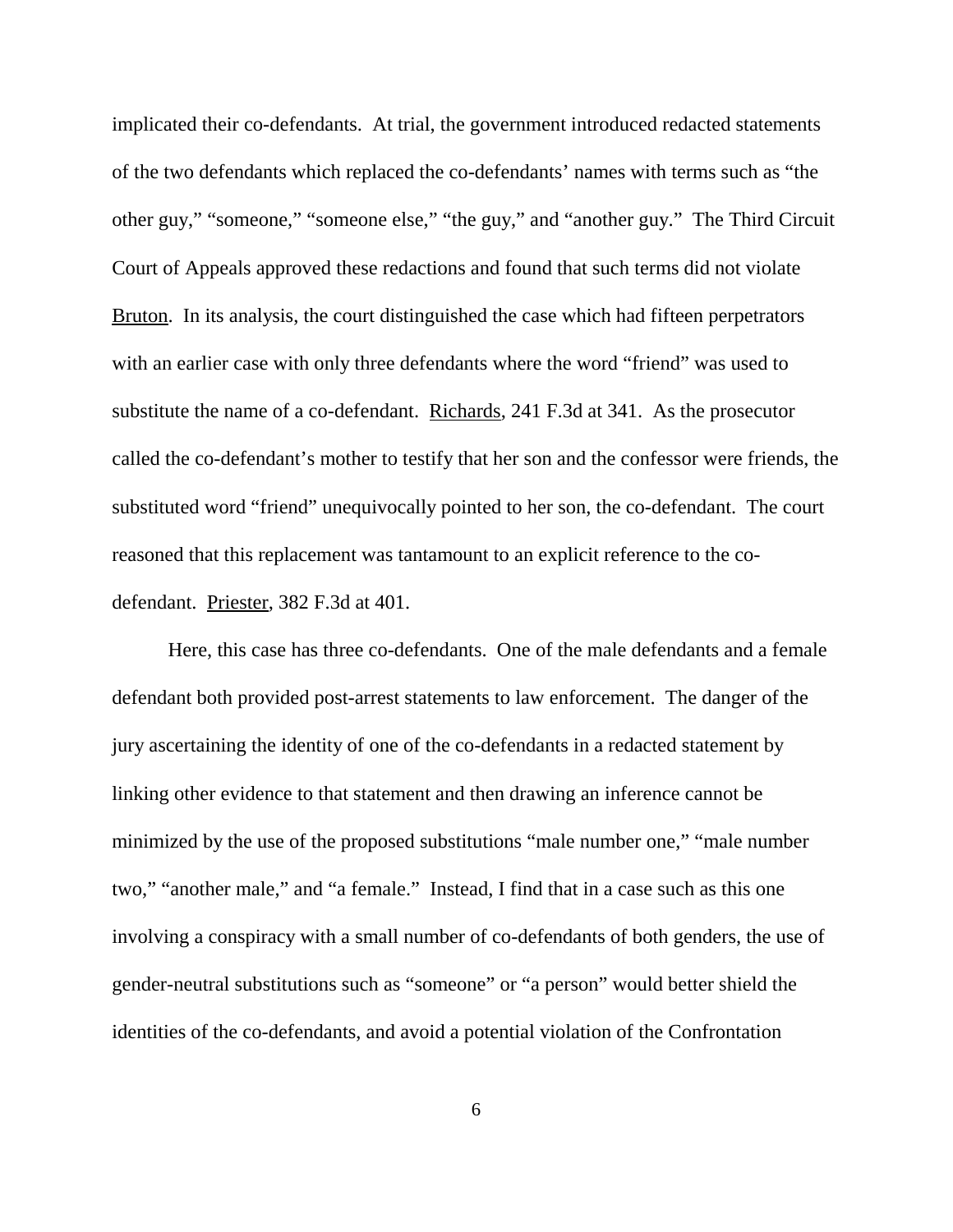Clause. This would be especially true if these substitutions were coupled with a limiting jury instruction that the statement is to be considered only against the particular defendant who gave that statement. Zafiro, 506 U.S. at 539. I will deny the motions to sever.

An appropriate Order follows.